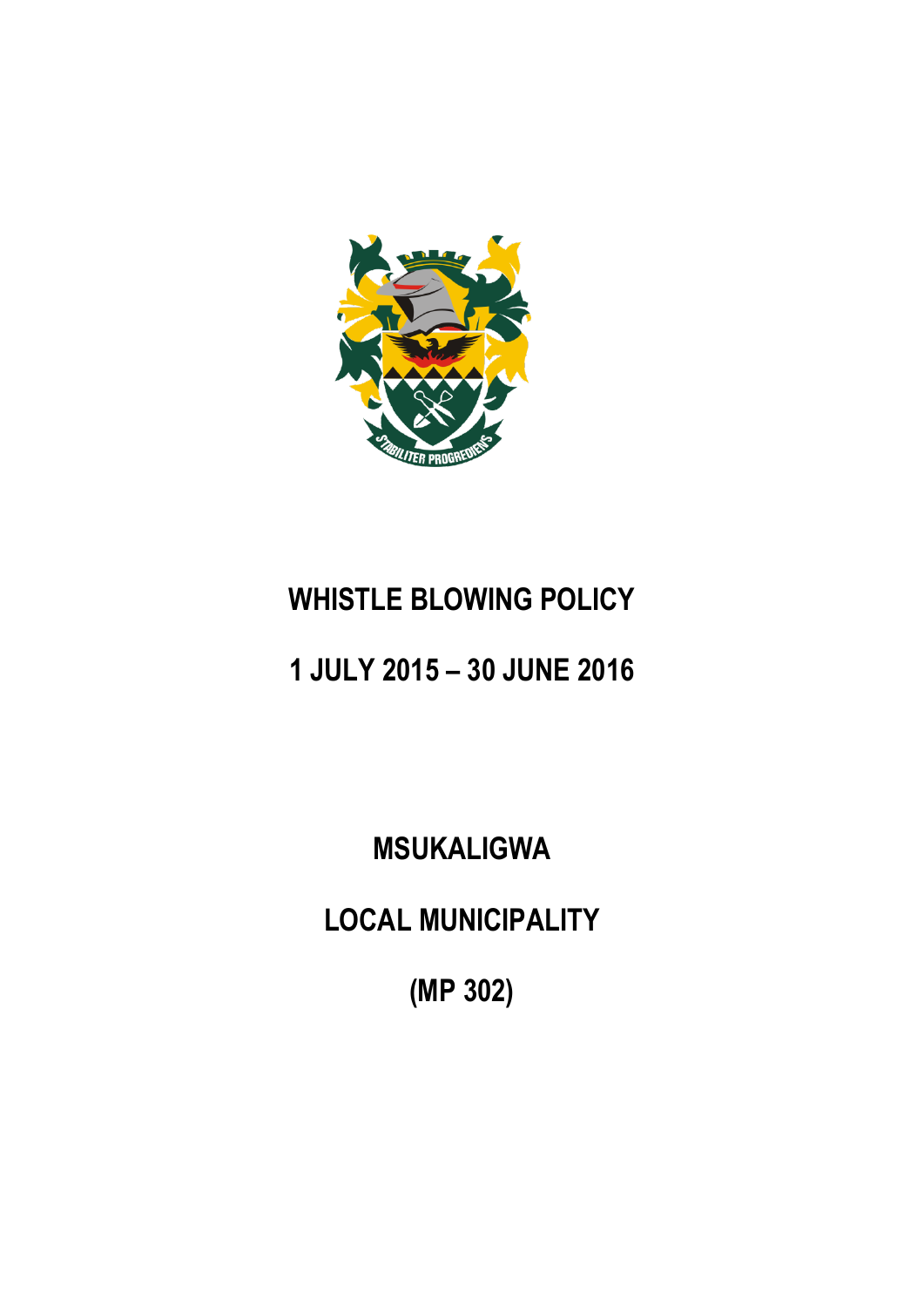# **Table of Contents**

| $\mathbf{1}$ . |  |
|----------------|--|
| 2.             |  |
| 2.1            |  |
| 2.2            |  |
| 2.3            |  |
| 2.4            |  |
| 3.             |  |
| 3.1            |  |
| 3.2            |  |
| 4.             |  |
| 5.             |  |
| 5.1            |  |
| 5.2            |  |
| 5.3            |  |
| 5.4            |  |
| 5.5            |  |
| 5.6            |  |
| 6.             |  |
| 7.             |  |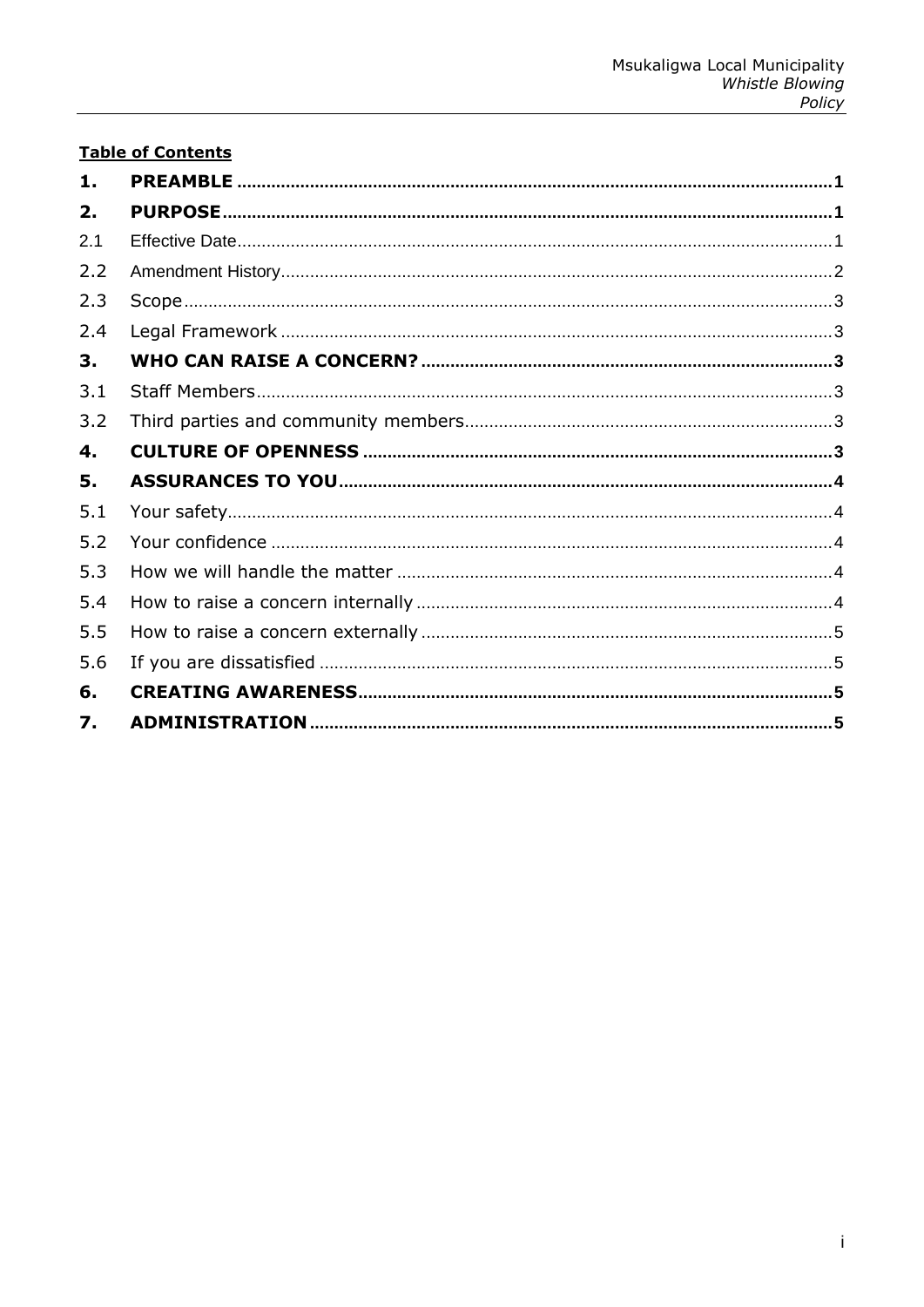# <span id="page-2-0"></span>**1. PREAMBLE**

This policy is intended to make it clear that Msukaligwa Local Municipality is committed to the fight against fraud and corruption whether the perpetrators are internal or external. The Whistle-blowing policy and procedures is part of the Municipality's commitment to working towards a culture of openness and transparency. Confidentiality will be maintained, to the extent provided by the law, and nobody will be penalized for disclosing in good faith, information that might be in the Municipality's interest.

## <span id="page-2-1"></span>**2. PURPOSE**

The purpose of this policy is to provide a means by which staff is able to raise concerns with the appropriate line management or specific appointed person in the Municipality, where they have reasonable grounds for believing that there is fraud and corruption within the Municipality. The Protected Disclosure Act, Act 26 of 2000, provides protection to employees for disclosures made without malice and in good faith, in defined circumstances. In terms of the Protected Disclosure Act employees can blow the whistle on fraud and corruption in the working environment without fear of suffering an occupational detriment as defined by the Act. Msukaligwa Local Municipality's management encourages staff to raise matters of concern responsibly through the procedures laid down in this policy documents. The Prevention and Combating of Corrupt Activities Act, Act No. 12 of 2004 provides for measure to prevent combat corruption and corrupt activities, investigative measures and penalties and related matters.

## <span id="page-2-2"></span>**2.1 Effective Date**

\_\_\_\_\_\_\_\_\_\_\_\_\_\_\_\_\_\_\_\_\_.

The Record Management Policy and Procedure Manual will come into effect from \_\_\_\_\_\_\_\_\_\_\_\_\_\_\_\_\_\_\_\_\_\_\_\_\_\_\_\_\_\_\_\_\_ as per Council resolution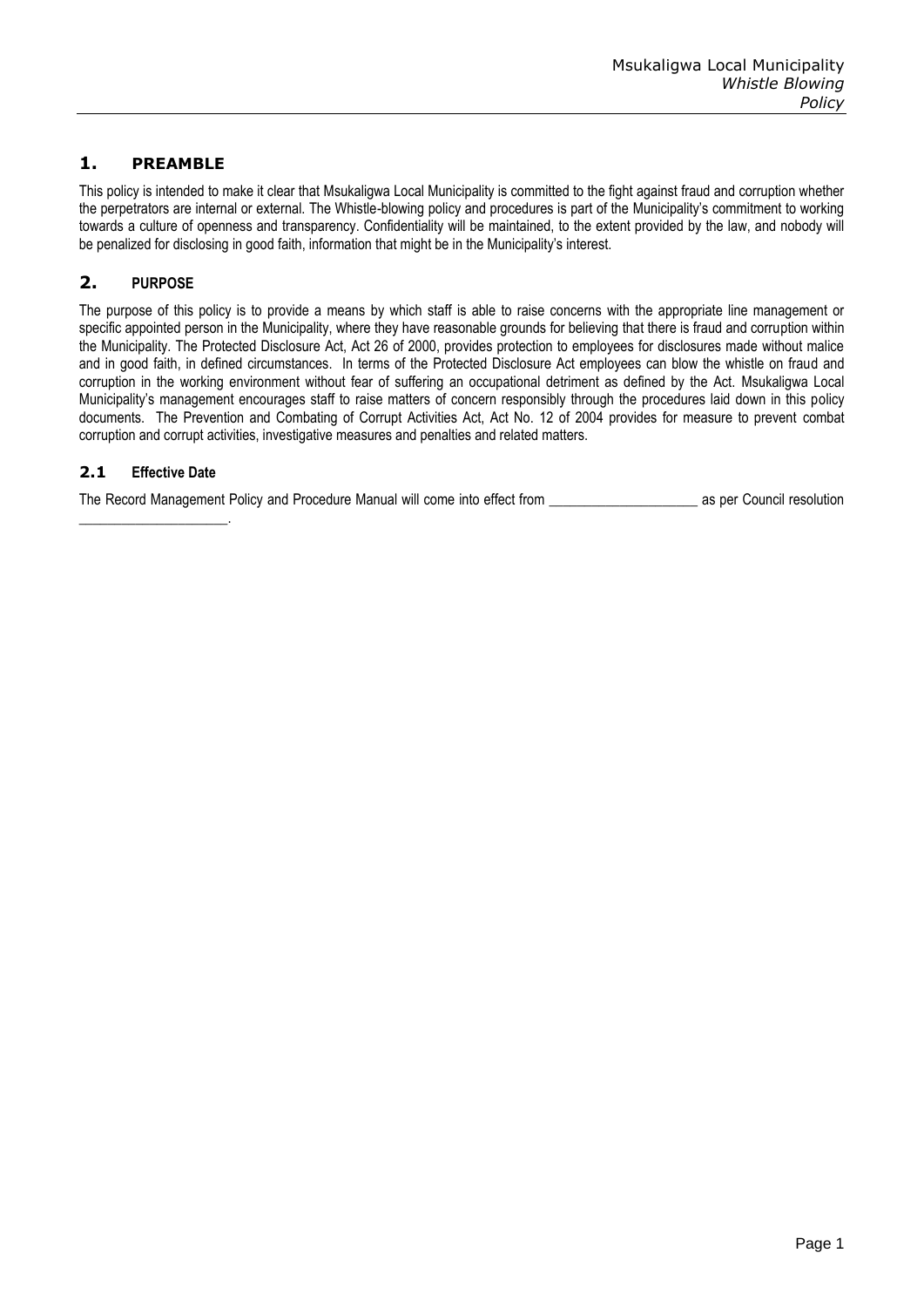## **2.2 Amendment History**

<span id="page-3-0"></span>

| No | Amendment<br>reference | <b>Effective date</b> | Section | Page<br>Number | Paragraph | <b>Short description</b> |
|----|------------------------|-----------------------|---------|----------------|-----------|--------------------------|
|    |                        |                       |         |                |           |                          |
|    |                        |                       |         |                |           |                          |
|    |                        |                       |         |                |           |                          |
|    |                        |                       |         |                |           |                          |
|    |                        |                       |         |                |           |                          |
|    |                        |                       |         |                |           |                          |
|    |                        |                       |         |                |           |                          |
|    |                        |                       |         |                |           |                          |
|    |                        |                       |         |                |           |                          |
|    |                        |                       |         |                |           |                          |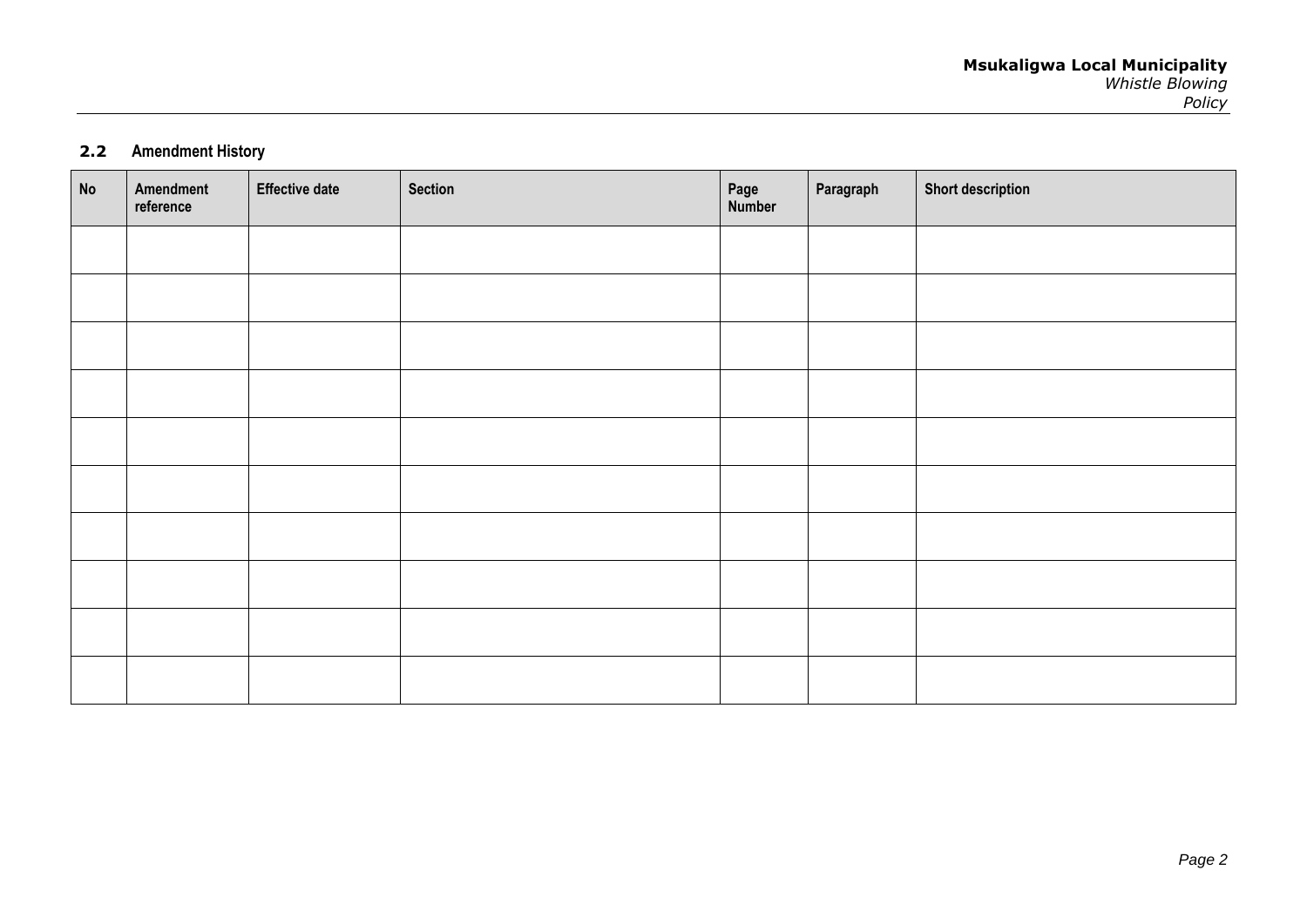## <span id="page-4-0"></span>**2.3 Scope**

This policy is designed to deal with concerns raised in relation to issues relating to fraud, corruption, misconduct and malpractice within Msukaligwa Local Municipality. The policy will not apply to personal grievances, which will be dealt with under existing procedures on grievance, discipline and misconduct. Details on these procedures are obtainable from department of Corporate Services.

The policy covers all genuine concerns raised including:

- a) Financial misconduct;
- b) Health and safety risks;
- c) Environmental damage;
- d) Unfair discrimination;
- e) Corruption and misconduct.

If in the course of investigation of any concern raised in relation to the above matters it appears to the investigator that concerns raised relate more appropriately to grievance or discipline, those procedures will be evoked.

#### <span id="page-4-1"></span>**2.4 Legal Framework**

This policy is based on the following acts:-

- a) The Protected Disclosure Act, Act 26 of 2000;
- b) The Prevention and Combating of Corrupt Activities Act, Act No. 12 of 2004.

#### <span id="page-4-2"></span>**3. WHO CAN RAISE A CONCERN?**

#### <span id="page-4-3"></span>**3.1 Staff Members**

Any member of staff who has a reasonable belief that there is corruption or misconduct relating to any of the matters specified above may raise a concern under the procedure detailed in this policy. Concerns must be raised without malice, in good faith and not for personal gain and the individuals must reasonably believe that the information disclosed, and any allegations contained in it, are substantially true.

The issue raised may relate to a manager, another member of staff, a group of staff, the individual own section or different section of the municipality. The perpetrator can be an outsider, an employee, a manager, a customer or an ex-employee. You may even be aware of a system or procedure in use, which may cause Msukaligwa Local Municipality to transgress legal obligations.

### <span id="page-4-4"></span>**3.2 Third parties and community members**

Msukaligwa Local Municipality recognizes that it needs a channel through which suppliers, rate payers and other community members can report irregular activities, free from victimisation. The primary means of detecting fraud will always remain a sound system of internal control and regular internal audits.

These measures will be supplemented with a fraud-reporting channel where information regarding fraud, theft and corruption is collected, and decisive corrective and protective steps are taken to limit the municipality's exposure to further or future loss. Vital to this function is the assurance of anonymity, commitment to investigate all irregularities, protection of the whistleblower and consistent application of the fraud policy, regardless of the seniority of the alleged offender.

Any suspected or actual fraud must be reported to the Tips-Offs Anonymous number or any of the other number listed on paragraphs 7.4 & 7.5 of this policy. All calls will be treated with the utmost confidentiality.

## <span id="page-4-5"></span>**4. CULTURE OF OPENNESS**

Msukaligwa Local Municipality commits itself to encouraging a culture that promotes openness and transparency.

This will be done by:

a) Involving employees, listening to their concerns and encouraging the appropriate use of this policy/process on whistle blowing promoted by Senior Management;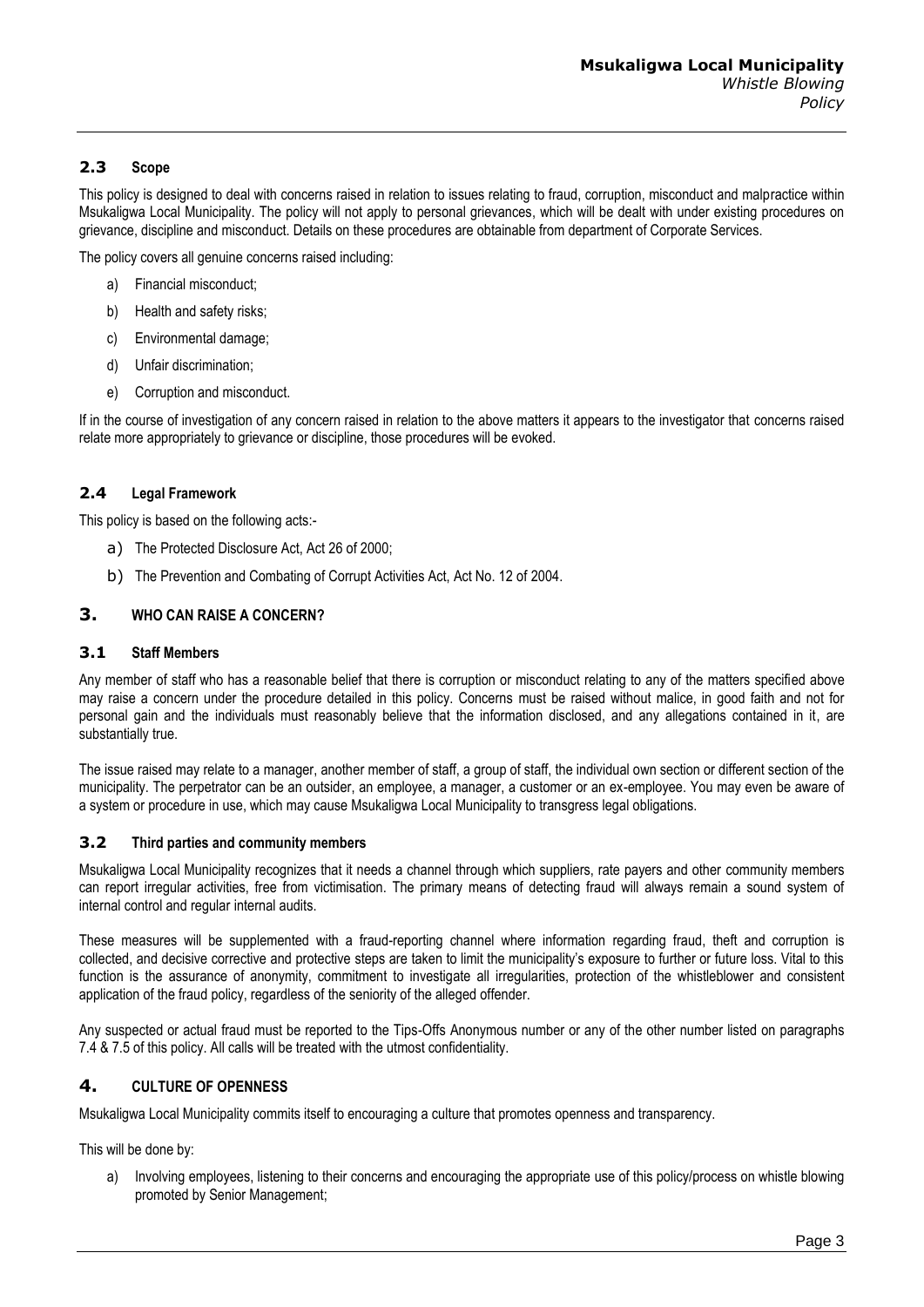- b) This policy will be issued to all existing employees and to each new employee;
- c) Educating/training/informing/explaining to employees what constitute fraud, corruption and malpractice and its effect on Msukaligwa Local Municipality;
- d) Promoting awareness of standards of appropriate and accepted employee conduct and establishing common understanding of what is acceptable and what is unacceptable behavior;
- e) Encouraging unions to endorse and support this approach;
- f) Having a policy to combat fraud;
- g) Annual reporting to Council on the number of fraud/corruption matters reported and the outcomes.

### <span id="page-5-0"></span>**5. ASSURANCES TO YOU**

#### <span id="page-5-1"></span>**5.1 Your safety**

Management is committed to this policy. Msukaligwa Local Municipality will ensure that any member of staff who makes disclosure in the above mentioned circumstances will not be penalized or suffer any occupational detriment for doing so.

Occupational detriment as defined by Protected Disclosure Act includes being dismissed, suspended, demoted, transferred against your will, harassed or intimidated, refused a reference or being provided with an adverse reference, as a results of your disclosure.

#### If you raise a concern in good faith in terms of this policy, you will not be at risk of losing

your job or suffering any form of retribution as a result. This assurance is not extended to employees who maliciously raise matters they know to be untrue. A member of staff who does not act in good faith or who makes an allegation without having reasonable grounds for believing it to be substantially true, or who makes it maliciously, may be subjected to disciplinary proceedings. The identity of third parties that raise concerns regarding transgressions of law by municipal officials will not be revealed, except when required by law.

#### <span id="page-5-2"></span>**5.2 Your confidence**

In the view of the protection offered to a member of staff raising a bona fide concern, it is preferable that the individual puts his/her name to the disclosure. Msukaligwa Local Municipality will not tolerate the harassment or victimization of anyone raising a genuine concern. We however recognise that you may nonetheless wish to raise a concern in confidence under this policy. The Municipality will not disclose your identity without your concern and will do so when required by law. However we do expect the same confidentiality regarding the matter from you.

If a situation arises where we are not able to resolve the concern without revealing your identity (for example where evidence is needed in court), we will discuss with you on whether and on how we can proceed.

#### <span id="page-5-3"></span>**5.3 How we will handle the matter**

Once you have told us your concern, we will look into it to assess initially what action should be taken. This may involve an internal inquiry or a more formal investigation. The issue you raised will be acknowledged within 7 working days. If it is requested, an indication of how the Municipality proposes to deal with the matter and a likely time scale could be provided. If the decision is made not to investigate the matter reasons will be given. We will tell you who will be handling the matter, how you can contact him/her and whether your further assistance may or will be needed.

When you raise a concern, you may be asked how you think the matter might best be resolved. If you do have any personal interest in the matter, we do ask that you tell us at the outset. If your concern falls more properly within grievance procedure we will tell you.

While the purpose of this policy is to enable us to investigate possible malpractice and take appropriate steps to deal with it, we will give you as much feedback as we properly can.

If requested, we will confirm our response to you in writing. Please note, however, that we may not be able to tell you the precise action we will take where this could infringe a duty of confidence owed by us to someone else.

#### <span id="page-5-4"></span>**5.4 How to raise a concern internally**

- a) **Step one:** If you have a concern about malpractice, we hope you will feel free to raise it first with your manager/supervisor. This may be done verbally or in writing;
- b) **Step two:** If you feel unable to raise the matter with your manager/supervisor, for whatever reason, please raise the matter